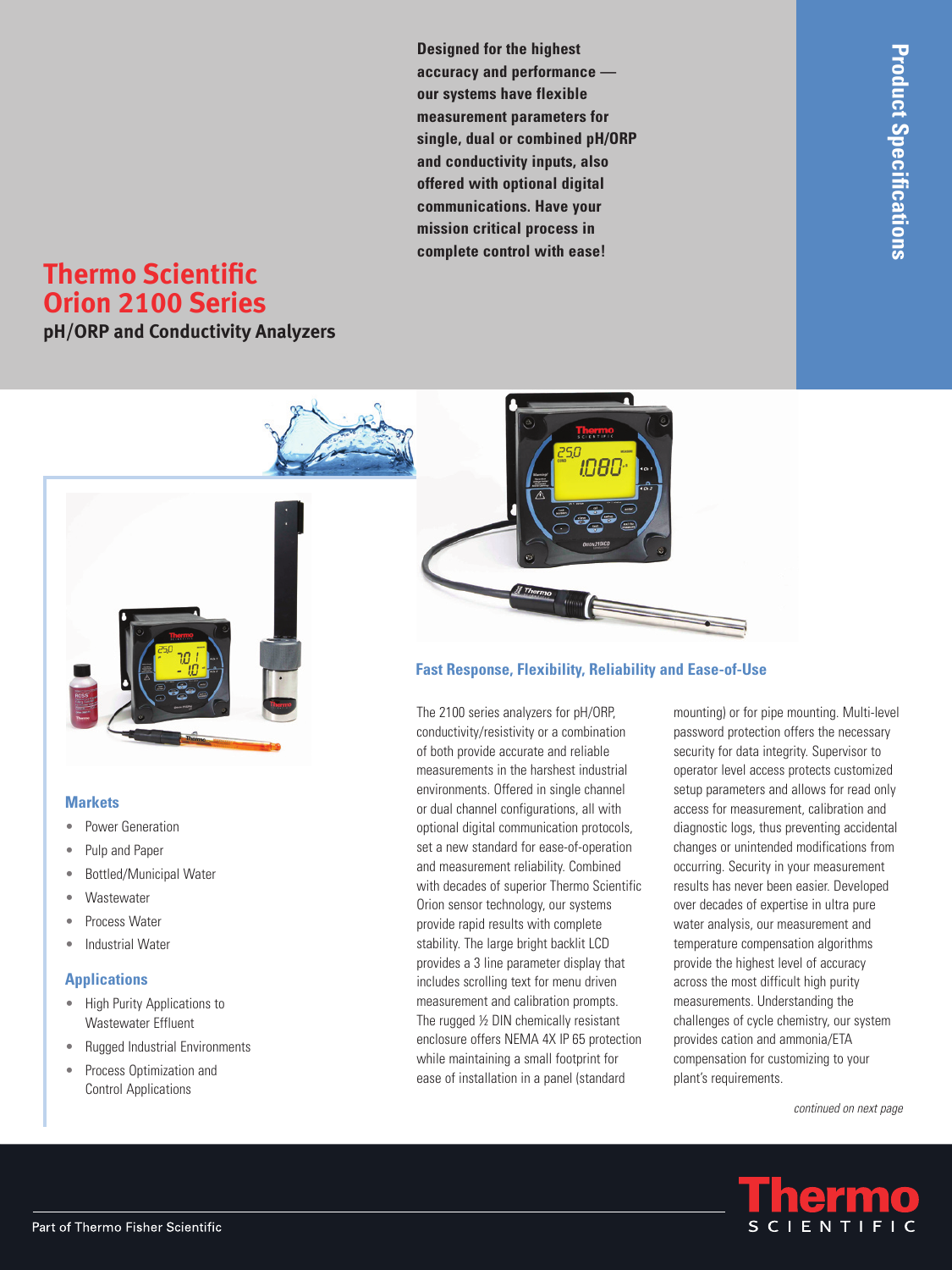Additionally, when deionized water production requires compensation for HCl, NaOH, and H2SO4 the 2100 series analyzers perform without exception every time. Measurement output can be configured across four galvanically isolated 0-20 or 4-20 mA outputs per dual channel configuration. Access to data and system performance is fast and easily understood across a wide variety of skill levels. The 2100 series analyzers' step-by-step scrolling text leads you through the quick calibration and setup submenus, ensuring success with each key press. Maximizing your process control potential with the highest quality measurements is now simpler than ever before using the 2100 series pH/ORP and conductivity analyzers. Take a look why we continue to set the pace.

#### **Benefits**

Single and dual channel configurations available for pH/ORP and conductivity — or a combination of both offers flexibility for loop requirements

- Easy to operate and calibrate the system walks you through the step-by-step calibration process, ensuring a successful calibration the first time and every time
- Fastest most stable measurements, limiting unnecessary calibration cycles due to drift with superior Orion sensor technology
- Flexible temperature compensation inputs suitable to be used with a wide variety of sensors using NTC30K, PT1000 or PT100 •
- Expandable platform single channel add on boards for second channel analyzering for pH/ORP or conductivity add measurement loops with plug in ease
- Optional digital communication boards available for integration into your facility's digital plant architecture •
- Measurements at a glance from any distance for even the lowest light conditions using the large operator friendly backlit display •
- Advanced user interface with detailed calibration, measurement and diagnostic menus
- Ultra pure water compensation algorithms for low ionic strength waters •
- Cation and ammonia/ETA compensation to customize for various cycle chemistries
- Password protection with supervisor to operator multi-level access — protects setup parameters and calibration data with simple view access •
- Analog outputs (4 standard per dual channel system) are isolated and include both 0-20 or 4-20 mA ranges, with option for linear or logarithmic scaling
- Rugged NEMA 4X ½ DIN custom enclosure suitable for panel mounting (standard) or pipe mounting
- Easy installation has your plant up and running in minutes •

#### **Thermo Scientific Orion 2102PH pH/ORP Analyzer Thermo Scientific Orion 2104CD Conductivity Analyzer**

#### **Specific Measurements**

| pH Measurement (for 2102PH analyzers only)                  |                                              |  |
|-------------------------------------------------------------|----------------------------------------------|--|
| Range                                                       | 0 to 14                                      |  |
| Resolution                                                  | 0.1, 0.01                                    |  |
| Relative Accuracy                                           | ± 0.01                                       |  |
| <b>Hold Function</b>                                        | YES                                          |  |
| Auto-Buffer Recognition                                     | YES                                          |  |
| Solution Compensation                                       | YES                                          |  |
| <b>Conductivity Measurement (for 2104CD analyzers only)</b> |                                              |  |
| Range                                                       | 0.001 µS/cm to 1000 mS/                      |  |
|                                                             | cm, cell constant dependent                  |  |
| Resolution                                                  | 3 significant digits                         |  |
| <b>Relative Accuracy</b>                                    | $0.5\% \pm 1$ digit                          |  |
| Auto-Ranging                                                | YES                                          |  |
| <b>Cell Constant</b>                                        | 0.001 to 199.9 cm-1                          |  |
| Cell Types                                                  | Cell with temperature sensor                 |  |
| Reference Temperature                                       | 25°C                                         |  |
| Temperature Compensation                                    | Linear (0.0 to 10.0 %/ $^{\circ}$ C),<br>nLF |  |
| Solution Compensation                                       | NaCl, NH3, HCL                               |  |
| 2-Electrode Sensors                                         | YES                                          |  |
| 4-Electrode Sensors                                         | YES                                          |  |
| <b>TDS Range</b>                                            | 0 to 19999 mg/L                              |  |
| Salinity Range                                              | 0.1 to 80.0 ppt NaCl<br>equivalent           |  |
| Concentration                                               | (0.0 - 10%), NaCl, HCL,<br>NaOH, H2SO4, HNO3 |  |
| mV/ORP Measurement                                          |                                              |  |
| Range                                                       | $±1999$ mV                                   |  |
| Resolution                                                  | 1 mV                                         |  |
| Relative Accuracy                                           | $\pm$ (0.5 mV + 0.1 %)                       |  |
| $E_H$ ORP Mode                                              | <b>YES</b>                                   |  |
| <b>Temperature Measurement</b>                              |                                              |  |
| Range                                                       | -10 to 110 °C                                |  |
| Resolution                                                  | 0.1 °C                                       |  |
| <b>Relative Accuracy</b>                                    | $\pm$ 0.5 °C                                 |  |
| Temperature Display                                         | <b>YES</b>                                   |  |
| Temperature Compensation                                    | Auto and manual (pH and<br>ORP only)         |  |
| Continuous Temperature Readings                             | <b>YES</b>                                   |  |
| <b>ATC Probe Connection Detection</b>                       | <b>YES</b>                                   |  |
| <b>Resistivity Measurement</b>                              |                                              |  |
| Range                                                       | .0001 Meg-Ohm to<br>18 Meg-Ohm               |  |
| Resolution                                                  | 100 ohms-cm                                  |  |
|                                                             |                                              |  |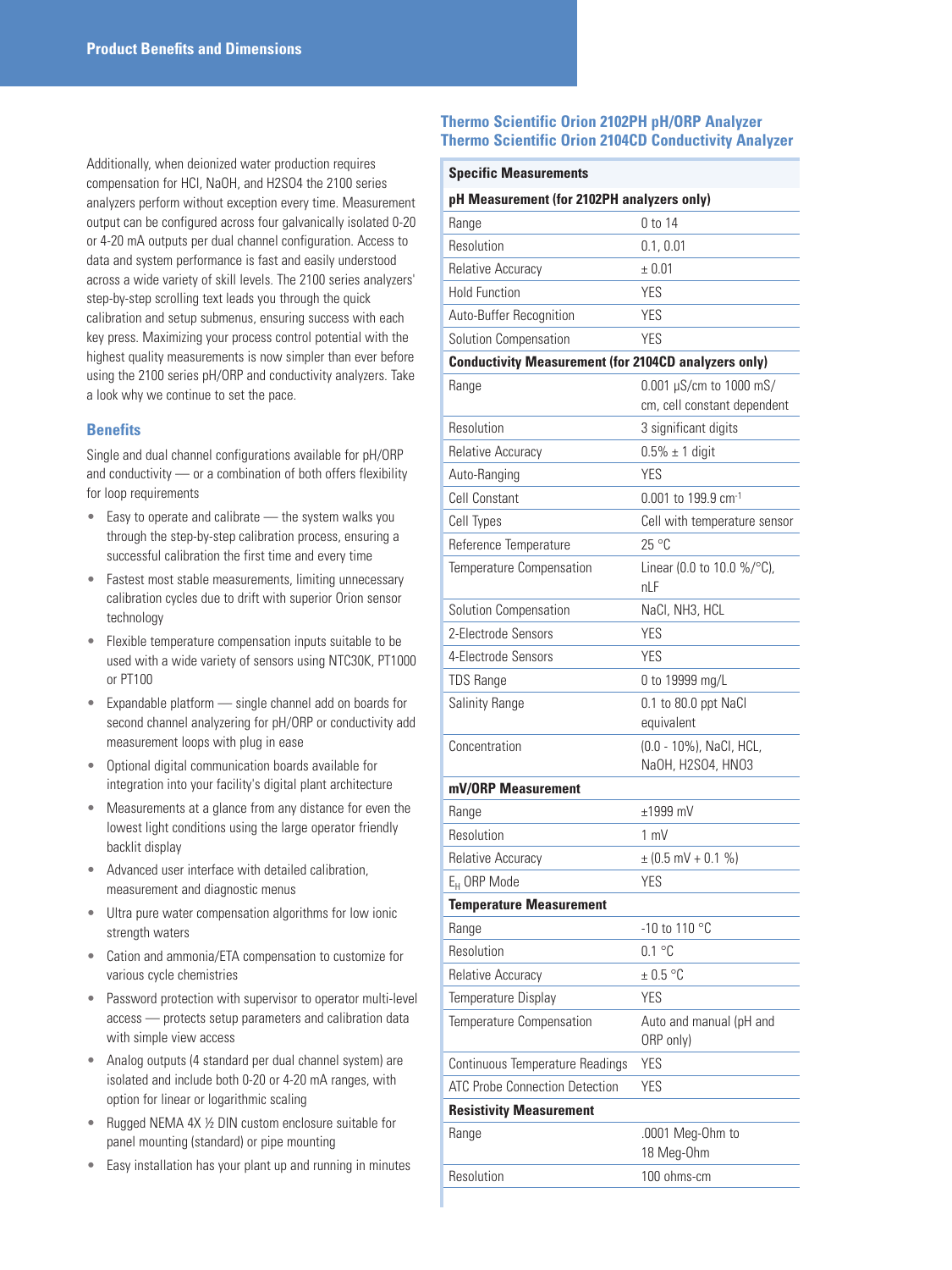### **Thermo Scientific Orion 2102PH pH/ORP Analyzer Thermo Scientific Orion 2104CD Conductivity Analyzer**

| <b>Specific Measurements</b>                                                                                                                                                          |                                             |
|---------------------------------------------------------------------------------------------------------------------------------------------------------------------------------------|---------------------------------------------|
| <b>Relative Accuracy</b>                                                                                                                                                              | $0.5 \% \pm 1$ digit                        |
| Note: Specifications listed for single channel measurement<br>specific analyzers, dual channel configurations - digital<br>communications options available, see ordering information |                                             |
| pH Calibration                                                                                                                                                                        |                                             |
| pH Auto-Calibration                                                                                                                                                                   | YES                                         |
| pH Manual Calibration                                                                                                                                                                 | <b>YFS</b>                                  |
| Number pH Calibration Points                                                                                                                                                          | $1$ to $3$                                  |
| <b>Buffers Recognized</b>                                                                                                                                                             | US, EURO                                    |
| Calibration Type                                                                                                                                                                      | Point to point                              |
| mV/ORP Calibration                                                                                                                                                                    |                                             |
| Relative mV                                                                                                                                                                           | YES                                         |
| $E_{H}$ ORP                                                                                                                                                                           | YES                                         |
| <b>Conductivity Calibration</b>                                                                                                                                                       |                                             |
| <b>Conductivity Cell Constant</b><br>Adjust Method                                                                                                                                    | YES, 1 point                                |
| Conductivity Direct-Cal                                                                                                                                                               | 1 to 3 points                               |
| Conductivity Auto-Cal                                                                                                                                                                 | 1 to 3 points                               |
| <b>Display</b>                                                                                                                                                                        |                                             |
| Type                                                                                                                                                                                  | Custom LCD, backlit with<br>scrolling text  |
| <b>Inputs</b>                                                                                                                                                                         |                                             |
| <b>Conductivity Probe</b>                                                                                                                                                             | Tinned leads to screw<br>terminal           |
| <b>ATC</b>                                                                                                                                                                            | 30 K ohm, PT100, PT1000                     |
| pH Electrode                                                                                                                                                                          | Tinned leads to screw<br>terminal           |
| <b>Outputs</b>                                                                                                                                                                        |                                             |
| Analog Output                                                                                                                                                                         | YES, galvanically isolated                  |
| Number of Analog Outputs                                                                                                                                                              | 2 per single channel,<br>4 per dual channel |
| <b>Output Selections</b>                                                                                                                                                              | 0-20 mA or 4-20 mA                          |
| Programmable Range                                                                                                                                                                    | <b>YES</b>                                  |
| Conductivity Log and Linear<br>Output Options                                                                                                                                         | YES, user selectable                        |
| <b>Alarm Outputs</b>                                                                                                                                                                  |                                             |
| Number of Relay Outputs                                                                                                                                                               | 3                                           |
| Max Relay Load                                                                                                                                                                        | 250 VAC/5 A, 30 VDC/5 A                     |
| Minimum Value Alarm                                                                                                                                                                   | <b>YES</b>                                  |
| Maximum Value Alarm                                                                                                                                                                   | YES                                         |
| Error Alarm                                                                                                                                                                           | <b>YES</b>                                  |
| Offline/Calibration Alarm                                                                                                                                                             | <b>YES</b>                                  |
| Programmable Min & Max Values                                                                                                                                                         | <b>YES</b>                                  |



| <b>Specific Measurements</b>                               |                                                    |
|------------------------------------------------------------|----------------------------------------------------|
| Programmable Alarms                                        | High, low, error, cal/offline                      |
| Power                                                      |                                                    |
| Power Input                                                | 100-120 @ 200mA 50/60Hz<br>200-240 @ 100mA 50/60Hz |
| <b>Rolling Measurement Data Logging</b>                    |                                                    |
| Number of Data Logging Points                              | 1000 points                                        |
| Log Function                                               | Timed                                              |
| <b>Timed Log</b>                                           | Time (1 min to 99:59 hours)                        |
| <b>Rolling Event Data Logging</b>                          |                                                    |
| Number of Data Logging Points                              | 100 points                                         |
| Log Function                                               | Error, calibration, conf,<br>power, alarm, offset  |
| Log View                                                   | <b>YES</b>                                         |
| <b>Special Log/Storage Modes</b>                           |                                                    |
| Calibration Log                                            | Last 12 calibrations                               |
| <b>Software Features</b>                                   |                                                    |
| Meter Serial Number                                        | YES                                                |
| Password Protection                                        | <b>YES</b>                                         |
| <b>Reset Function</b>                                      | <b>YES</b>                                         |
| Modbus (with purchase of<br>optional communications board) | <b>YES</b>                                         |
| <b>Meter Feature</b>                                       |                                                    |
| Startup Reset                                              | <b>YES</b>                                         |
| <b>Hardware Calibration Function</b>                       | YES                                                |
| Non-Volatile Memory                                        | <b>YES</b>                                         |
| <b>Battery Backup</b>                                      | <b>YES</b>                                         |
| Regulatory and Safety                                      | CE,CSA, FCC Class A limits                         |
| <b>Electronics Waterproof Enclosure</b>                    | IP66, NEMA 4X                                      |
| <b>Environmental Operating Conditions</b>                  |                                                    |
| Ambient Operating<br>Temperature                           | 5 to 45 °C                                         |
| <b>Relative Humidity</b>                                   | 5 to 95% non-condensing                            |
| Storage Temperature                                        | -20 to 60 $^{\circ}$ C                             |
| <b>Storage Humidity</b>                                    | 5% to 95%, non-condensing                          |
| Case Material                                              | Valox 364                                          |
| <b>Physical Size</b>                                       | 144 mm x 144 mm x 186 mm                           |
| <b>Shock and Vibration</b>                                 |                                                    |
| Vibration, Shipping/Handling                               | 0 to 60 Hz @ 1 G load                              |
| Shock, Drop Test in Packaging                              | Conforms to ISTA 1A<br>protocol                    |